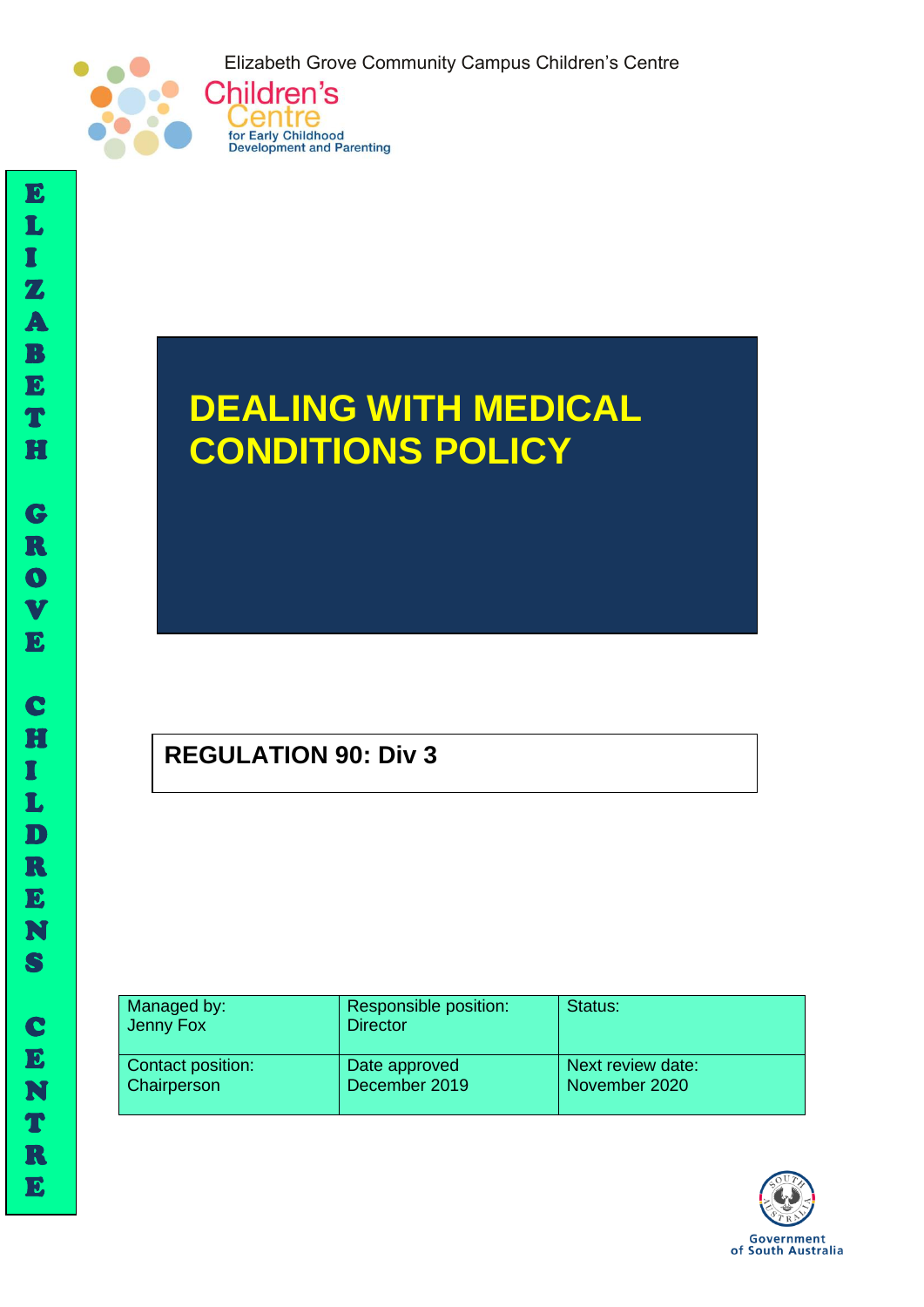## **1. TITLE**

### **DEALING WITH MEDICAL CONDITIONS**

### **2.PURPOSE**

■ To ensure that all children with medical conditions, allergies or a specific health care need are managed appropriately to minimise risks to the child from the medical condition.

#### **SCOPE**

.

- This procedure applies to all children with medical conditions
- It includes children with asthma, diabetes, allergies/at risk of anaphylaxis

#### **3. OBJECTIVES**

- To develop a safe environment for all children with medical conditions
- To reduce the incidence of an emergency situation for a child with a medical conditions.

# **5. PRACTICES**

#### **5.1 MANAGEMENT OF THE MEDICAL CONDITION**

- The policy will be read in conjunction with other centre and Department for Education policies about anaphylaxis, asthma, administering medication etc.
- All staff will be aware of the procedures to deal with emergency situations and the staff member(s) trained for a specific condition.
- If a child has a specific medical condition one or more staff members will be trained to manage this if necessary.
- A medical plan will be provided by a medical practitioner for any child that has a diagnosed allergy, medical condition or specific health need etc prior to starting at the centre. This plan will be updated annually.
- A risk minimisation plan will be developed with the parent and at least one staff member so that risks are assessed and minimised and to ensure parents are notified of any allergens or other risks and strategies for minimising the risks, there will be a communication plan also.
- All staff members working with children and regular volunteers must be able to identify the child, the child's medical management plan and the location of the child's medication. These must be clearly noted with a photo of the child, details of the medical condition and action in an emergency situation
- A parent/guardian must be contacted if there is a health issue relating to the medical condition unless it has been agreed that this is managed on a day to day basis.
- A child is not permitted to attend the centre if medication is prescribed and the medication has not been provided and needs to be taken during the day. It is not